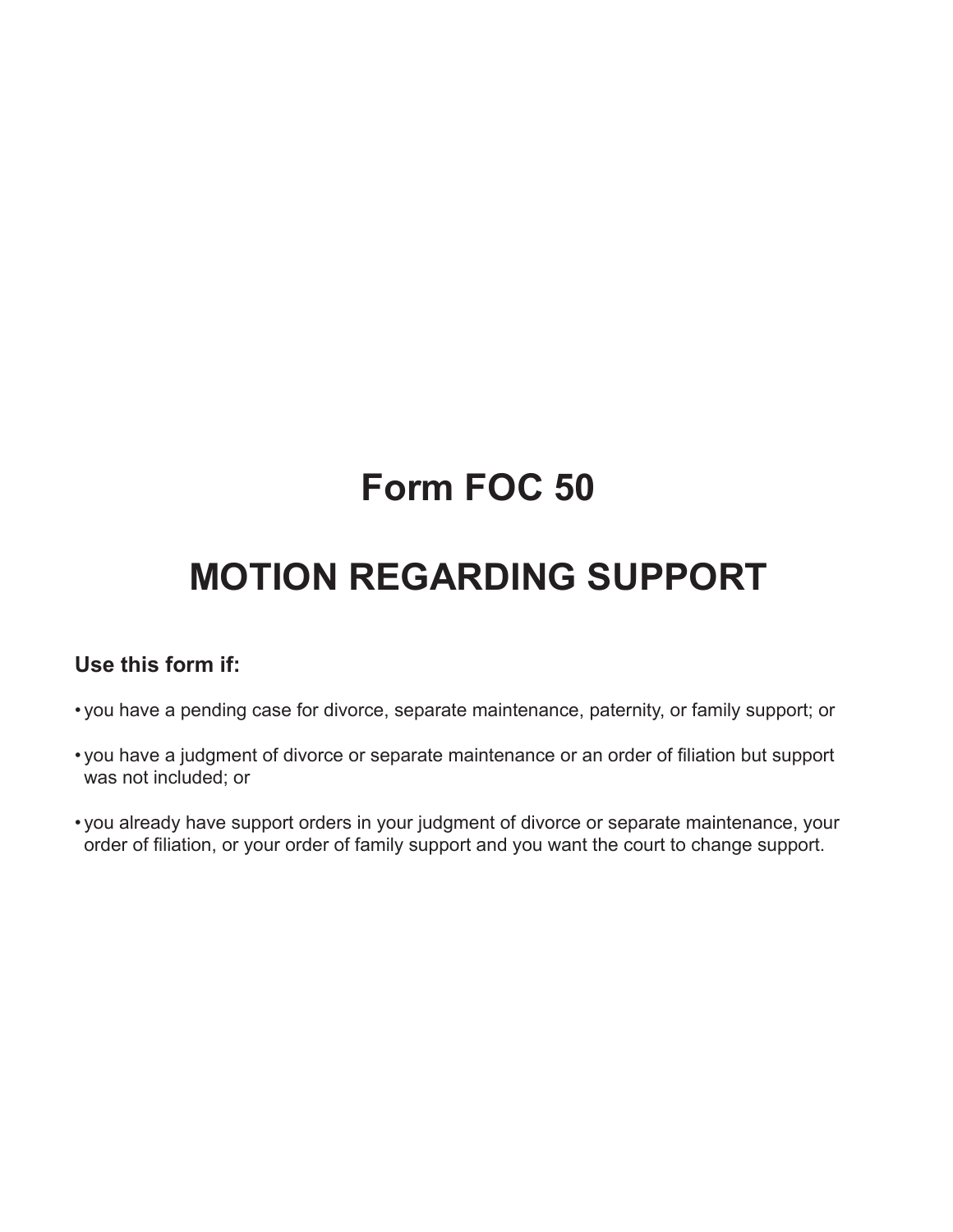# **MOTION CHECKLIST**

Use the following checklist to make sure you have done all the steps that are needed.

# **DID YOU . . .**

| 1. | Fill out all requested information on the form?                                                                                                                          | <b>YES</b> |  |
|----|--------------------------------------------------------------------------------------------------------------------------------------------------------------------------|------------|--|
| 2. | Make all necessary copies?                                                                                                                                               | <b>YES</b> |  |
| 3. | Pay the motion fee to the clerk?                                                                                                                                         | <b>YES</b> |  |
| 4. | Mail (serve) a copy of the motion on the other party and on any<br>other custodian/guardian after the judge and hearing date were<br>assigned to your case by the clerk? | <b>YES</b> |  |
| 5. | Return to the clerk's office after you mailed the motion and notice<br>of hearing to the other party and completed the certificate of mailing?                           | YES.       |  |
| 6. | Keep one copy of the motion and notice of hearing form for yourself?                                                                                                     | <b>YES</b> |  |
| 7. | Give two copies of the completed form to the clerk of the court?                                                                                                         | YES        |  |

If you cannot answer "yes" to all the above steps, a hearing on your motion may be delayed or your motion may be dismissed.

By using this form packet you are representing yourself in a court action regarding support. In order to receive the action you seek, you must follow the instructions in this packet. If you fail to do even one of the required steps, the order you get from the court may not give you the support you want. **Note:** Regardless of the amount of support you ask for, the court is required to use the Child Support Formula in deciding what support should be, unless the court finds that using the formula would be unjust or inappropriate.

## **If you have any questions about any steps in the process, refer to pages 3 through 5 of this booklet for details.**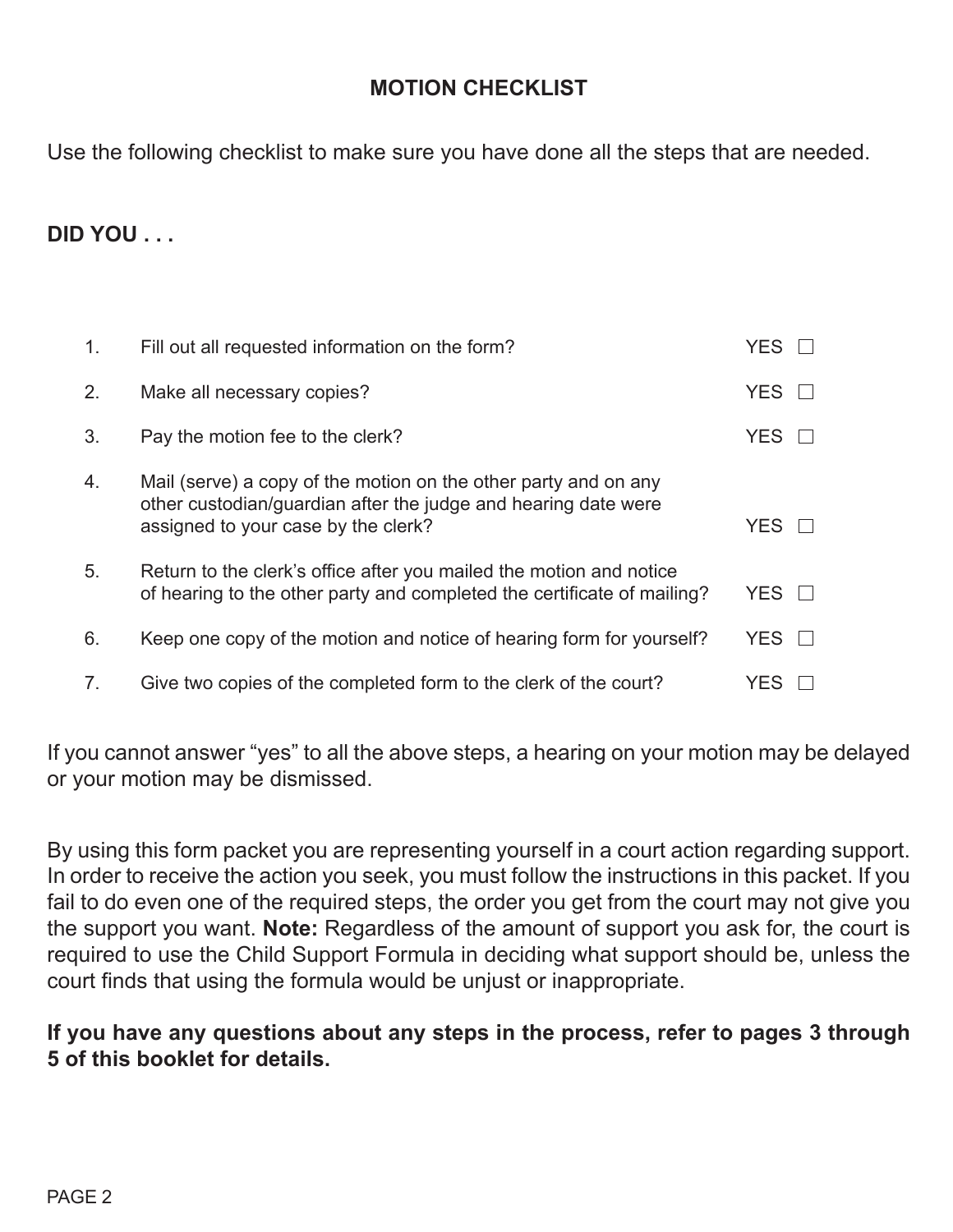## **INSTRUCTIONS FOR USING FORM FOC 50 FILING A MOTION AND SERVING A MOTION**

## **»» FILING A MOTION**

## **1. Fill out the Motion form.**

Use the instructions on page 6. Be careful not to make mistakes.

Before filling out the "Notice of Hearing" part of the form, contact the friend of the court office to find out whom to contact about getting a hearing date. Then contact the person or office as directed by the friend of the court office. Fill in the form with the information you get about the hearing date, location of hearing, and name of the judge or referee who will be hearing the motion.

## **Make at least five copies of the form and any attachments after you have filled it out.**

## **2. File the Motion form with the county clerk.**

Take the original and five copies of the form to the county clerk in the county where your case is located.

You must pay a \$60.00 fee at the time of filing. If you can't afford to pay the fee, ask the county clerk for an Affidavit and Order, Suspension of Fees/Costs (form MC 20 not included in this packet) to fill out.

The county clerk will write the name of the judge assigned to your case on your form. The clerk will keep the original and one copy of the motion and any attachments for the court file and the friend of the court. Then the clerk will return four copies and any remaining attachments to you. Do not lose them.

What you should have when you leave the clerk's office:

 One copy of FOC 50 (with any attachments) - for you One copy of FOC 50 (with any attachments) - for other party One copy of FOC 50 - for proof of service to the court One copy of FOC 50 - for proof of service to the friend of the court

## **»» SERVING THE MOTION ON THE OTHER PARTY OR PARTIES**

## **1.Serve the Motion and Notice of Hearing on the other party.**

The other parent, or other party (if there is a custodian or guardian other than a parent) must be served with (notified of) the motion and hearing date at least 9 days before the hearing date.

**NOTE:** Serve the papers by mailing them to the other party by first-class mail.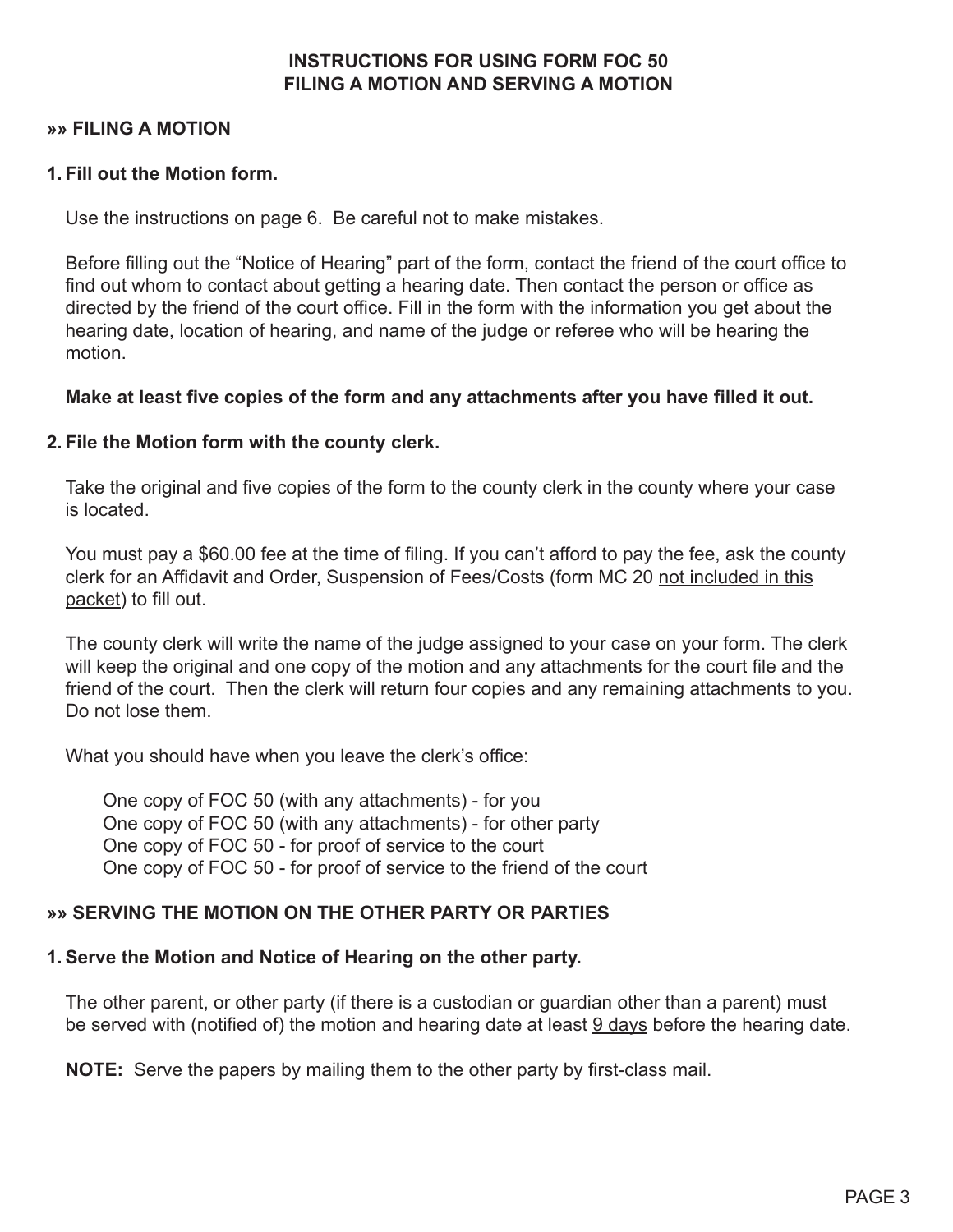## **What you need for service:**

 One copy of FOC 50 (with any attachments) - for the other party Two copies of FOC 50 - for proof of service Any additional copies of FOC 50 (with any attachments) - for other custodian or guardian if there is someone other than the other parent who has care or custody of the child(ren).

Mail one copy with attachments to the other party. If there is a custodian or guardian, mail one copy and the attachments to them. Then fill out the Certificate of Mailing on the front of the remaining three copies. Keep one copy for your own records.

## **2. Return to the county clerk.**

Once you have mailed the motion and notice of hearing and filled out the Certificate of Mailing on the remaining three copies, return to the county clerk's office with two copies. Remember to keep one copy for your own records. The county clerk will deliver one copy to the friend of the court.

## **3. Response from other party.**

If you receive a response to your motion from the other party, make sure you read it before you attend the hearing. Think about what you want to say on your behalf.

### **4. Attend the hearing.**

You must attend the hearing on the motion.

## **»» INFORMATION ABOUT ATTENDING THE HEARING**

**Bring the original and five copies of the Order Regarding Support (form FOC 10/52) with you to the hearing.** Also bring all supporting papers you have and any witnesses who are willing to testify.

- 1.Because you are representing yourself, you are expected to conduct yourself as an attorney would and to follow the same general rules an attorney would.
- 2. Make a list of information you think is important for the referee or judge to know. The information should relate to the reasons stated in your motion. You can use this list as a reminder to bring up the points you think are important.
- 3. If you think you need to order someone to attend this hearing, follow the procedure in Michigan Court Rule 2.506 or consult with an attorney.
- 4. Go to the judge's courtroom or referee's hearing room on the scheduled day and time. Dress neatly. Arrive 10 or 15 minutes early. Be prepared to spend most of the morning or afternoon in court. Bring any witnesses with you.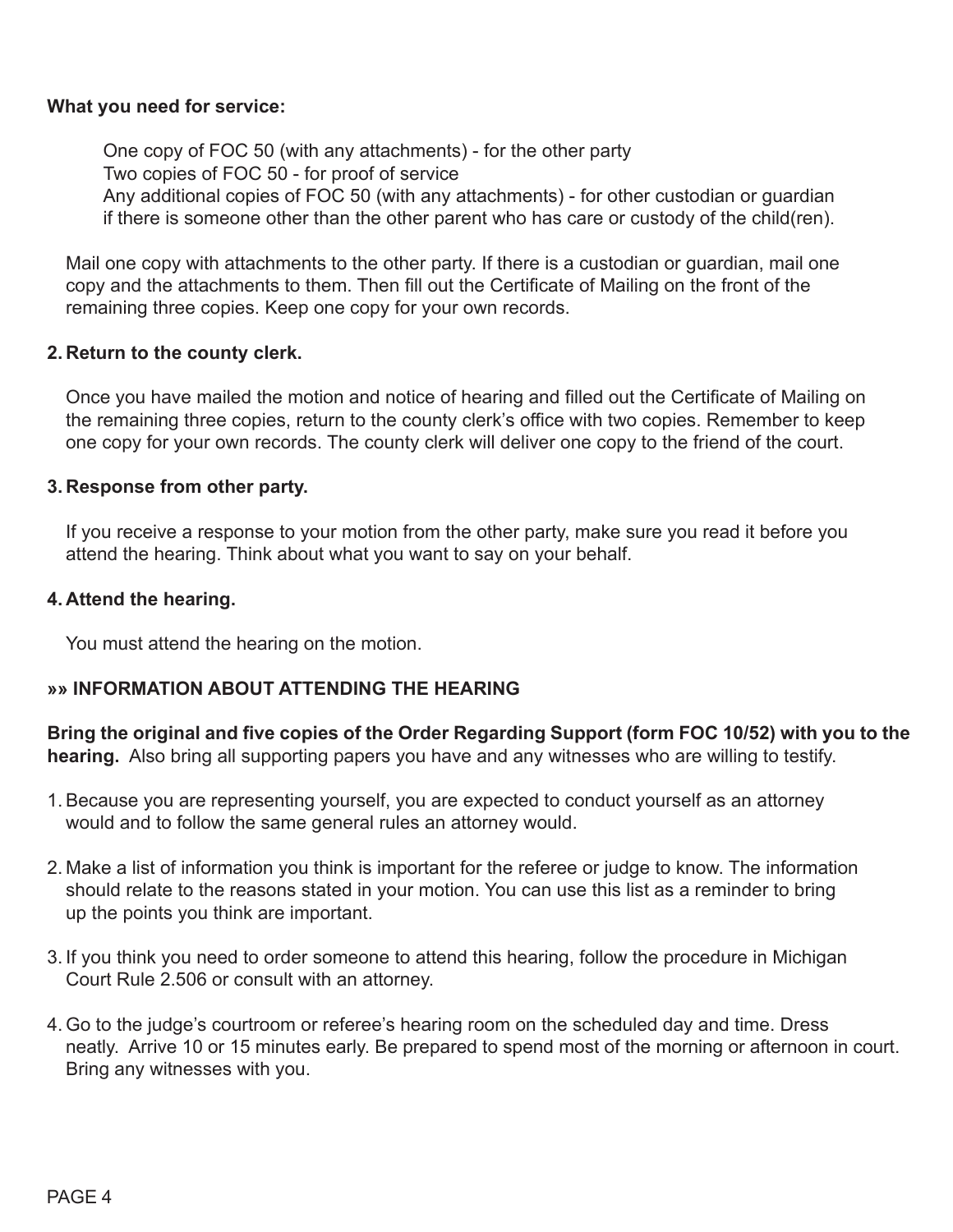- 5. If you are responsible for preparing the order, bring all copies of your order form.
- 6. Go into the courtroom or referee hearing room and tell the referee or clerk (sitting near the judge's bench) your name, that you are there for a hearing, and you are representing yourself. Do not interrupt any hearing in progress. Then take a seat in the back of the courtroom and wait for your case to be called.
- 7. When your case is called, be prepared to state:
	- 1) your name.
	- 2) that you are representing yourself.
	- 3) that you need a support order or a change in a support order.
	- 4) the facts or reasons for your request **(bring papers showing your income such as pay stubs, W-2 forms, income tax forms, etc.).**
	- 5) why you believe this order would be in the best interests of the child(ren) .
	- 6) whether you have witnesses in court who are willing to testify.

Answer the judge's or referee's questions clearly and directly. If the judge or referee wants to hear from the other witnesses, ask them to tell the court what they saw or know regarding your situation.

- 8. If the other party is in court, he or she will have a chance to speak also. When the other party talks, take notes. Do not interrupt the other party. After the other party speaks, you will have another chance to talk. Taking notes will help you with this.
- 9.After the judge or referee makes a decision, follow the instructions in the packet for FOC 10/52, "Order Regarding Child Support." You are responsible for preparing the order even if you do not get what you are asking.

**NOTE:** If your hearing is held before a referee and you do not agree with the referee's decision, you have 21 days from the date of mailing of the referee's recommendation to file an objection and request a de novo hearing before the judge. Use the packet FOC 68, "Objection to Referee's Recommended Order."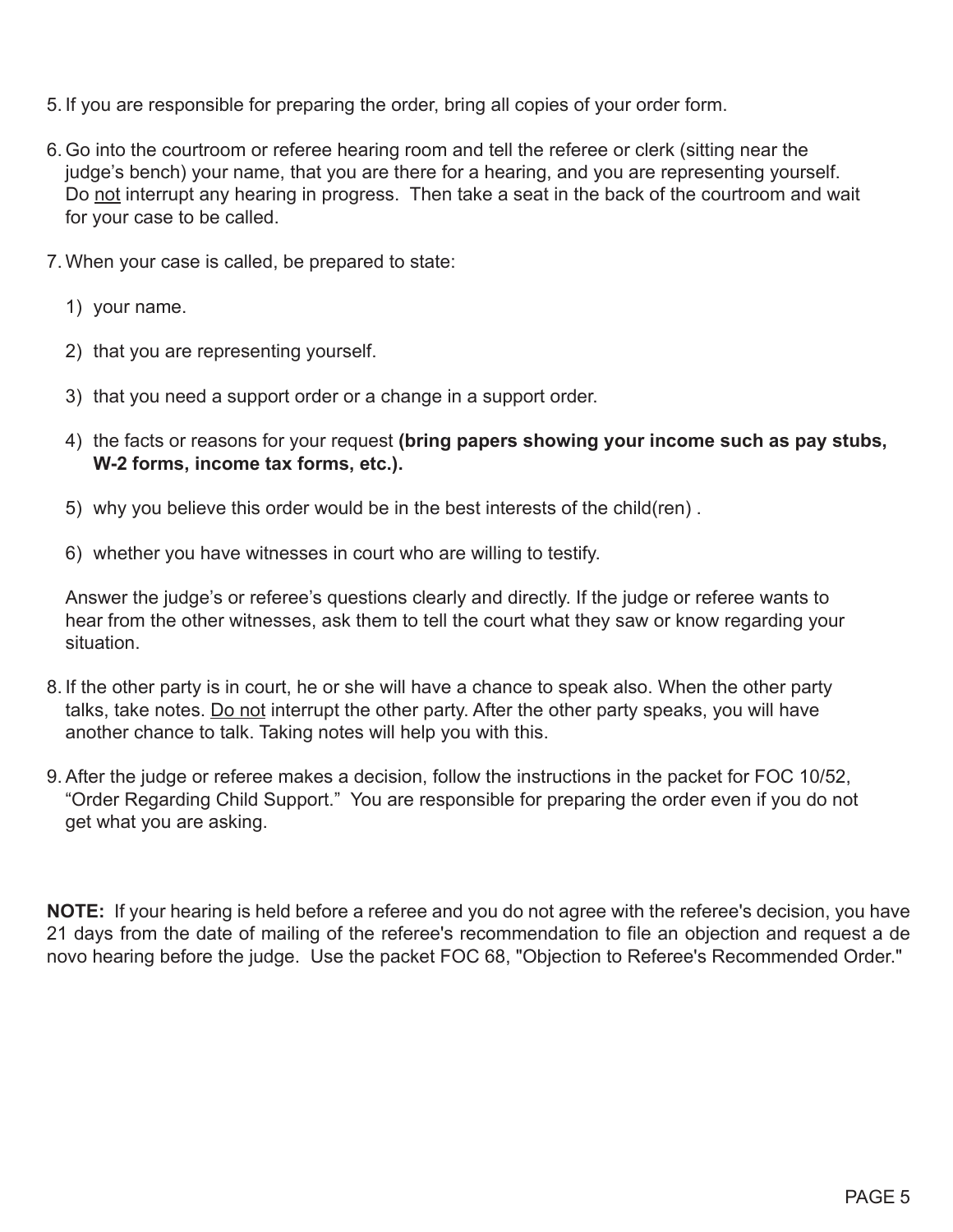#### **INSTRUCTIONS FOR COMPLETING "MOTION REGARDING SUPPORT"**

#### **Please print neatly. After filling in the form, you will need to make at least five copies of the form.**

Items A through K must be completed before your motion can be filed with the court. Please read the instructions for each item. Then fill in the correct information for that item on the form.

- **A** Before you fill in the Case No., get your court papers for divorce, separate maintenance, paternity, or family support and copy the Case No. from those court papers onto this form.
- $\bf B$ ) Also use your court papers to fill in the "Plaintiff" and "Defendant" boxes and, if applicable, the "Third Party" box. Copy the names from these court papers onto this form. For example, if your name is in the box that says "plaintiff," then you should write your name in the "plaintiff" box on this motion form.

 You are the "moving party." Once you have written the names where they belong, you must check the box "moving party" in the same box as your name.

- **C Check only one box.** If you have a judgment or order for divorce, separate maintenance, paternity, or family support, read it carefully to find out if there is any information in it about support. If there is information about support, check box a. If there is no information about support, check box b.
- **D F** Check these boxes only if you checked box a. in **C** above. Read your court papers for divorce, separate maintenance, paternity, or family support to find out who was ordered to pay support, child care, and health care and how much. Write this information here.
- **G** Check this box only if you checked box a. in **C** above and conditions have changed that require a change in support. **Explain in** as much **detail** as possible what has happened. If you need more space, use a separate sheet of paper. Print this information as neatly as you can. You will need four copies of this sheet to attach to four copies of this form.
- $H$  Check this box if you and the other party have agreed to start support or make changes in the support. **Explain in** as much **detail** as possible what you have agreed on. If you need more space, use a separate sheet of paper. Print this information as neatly as you can. You will need four copies of this sheet to attach to copies of this form.
- (I) You need to **explain in** as much **detail** as possible what you want the court to order. If you checked  $(\mathbf{H})$  above, check the box "Same as 6. above." Otherwise, write in the details. If you need more space, use a separate sheet of paper. Print this information as neatly as you can. You will need four copies of this sheet to attach to copies of this form.
- **J** Write in today's date and sign your name. Now contact the friend of the court office in your county to find out how to get a hearing date. See page 3 of this booklet for details.
- $K$  Once you get a hearing scheduled, fill in the full name of the judge or referee who will be hearing this motion, the date of the hearing, the time of the hearing (include whether it is a.m. or p.m.), and the place of the hearing.
	- Now go to the county clerk's office with the original and five copies of this form and the four copies of each separate sheet. The clerk will attach one copy of each separate sheet to four of the copies. The clerk will return four copies to you.
	- Read page 3 of this booklet for details on mailing this form to the other party.
- **L** On the date you mail one copy (and the separate sheets) to the other party, write in the date and sign your name on the remaining three copies.
	- Return to the county clerk with two copies. See page 4 of this booklet for details.

#### **You must read this booklet for directions on the legal process.**